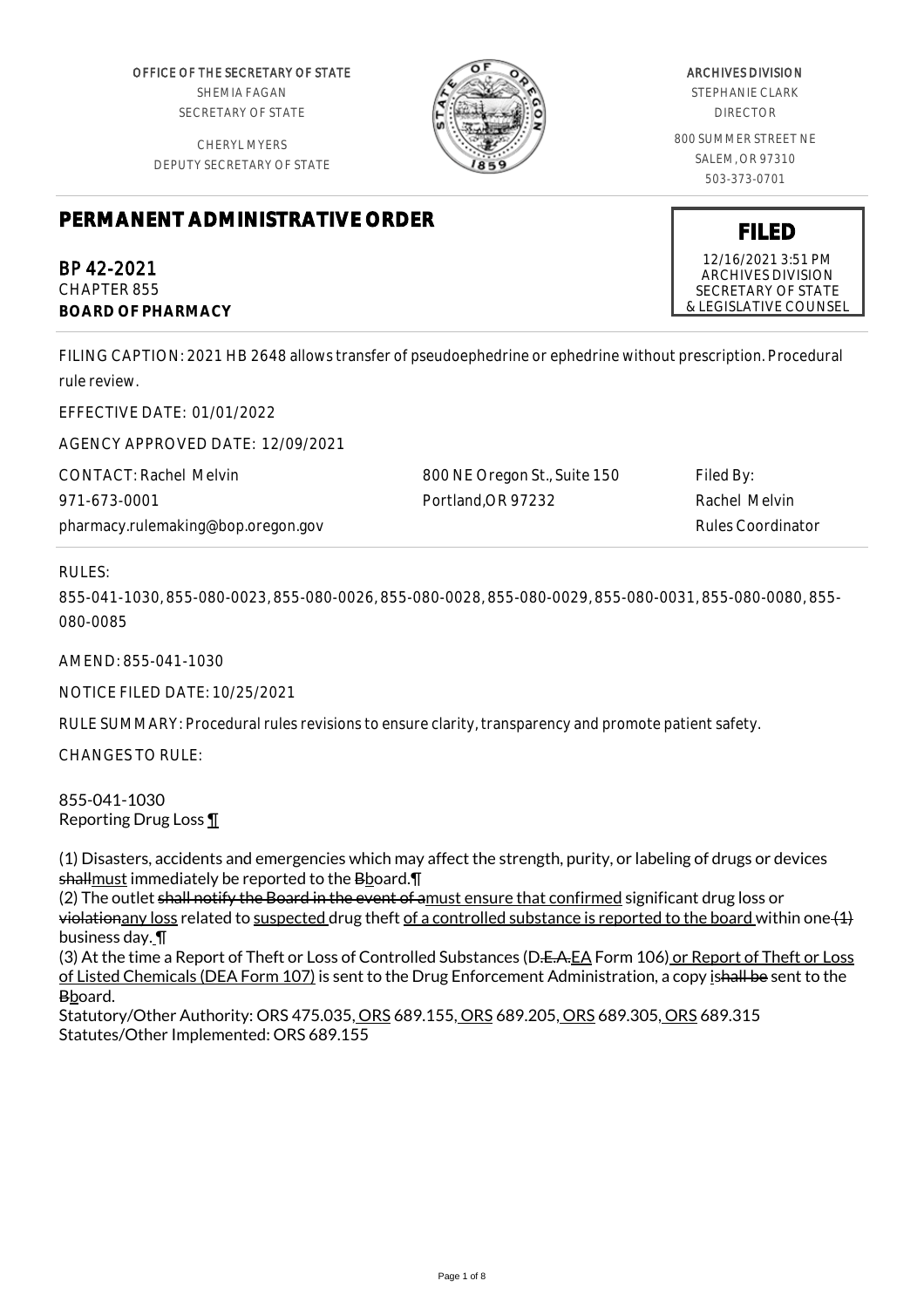#### NOTICE FILED DATE: 10/25/2021

RULE SUMMARY: Revisions to Division 080 are necessary to allow for the transfer of pseudoephedrine or ephedrine required by 2021 HB 2648.

CHANGES TO RULE:

855-080-0023 Schedule III ¶

Schedule III consists of the drugs and other substances by whatever official, common, usual, chemical, or brand name designated, listed in 21 CFR 1308.13 (04/01/2020); and T

(1) Products containing pseudoephedrine or the salts of pseudoephedrine as an active ingredient.¶

(2) Products containing ephedrine or the salts of ephedrine as an active ingredient.¶

(3) Products containing phenylpropanolamine or the salts of phenylpropanolamine as an active ingredient. Statutory/Other Authority: ORS 689.205, ORS 475.973 Statutes/Other Implemented: ORS 475.035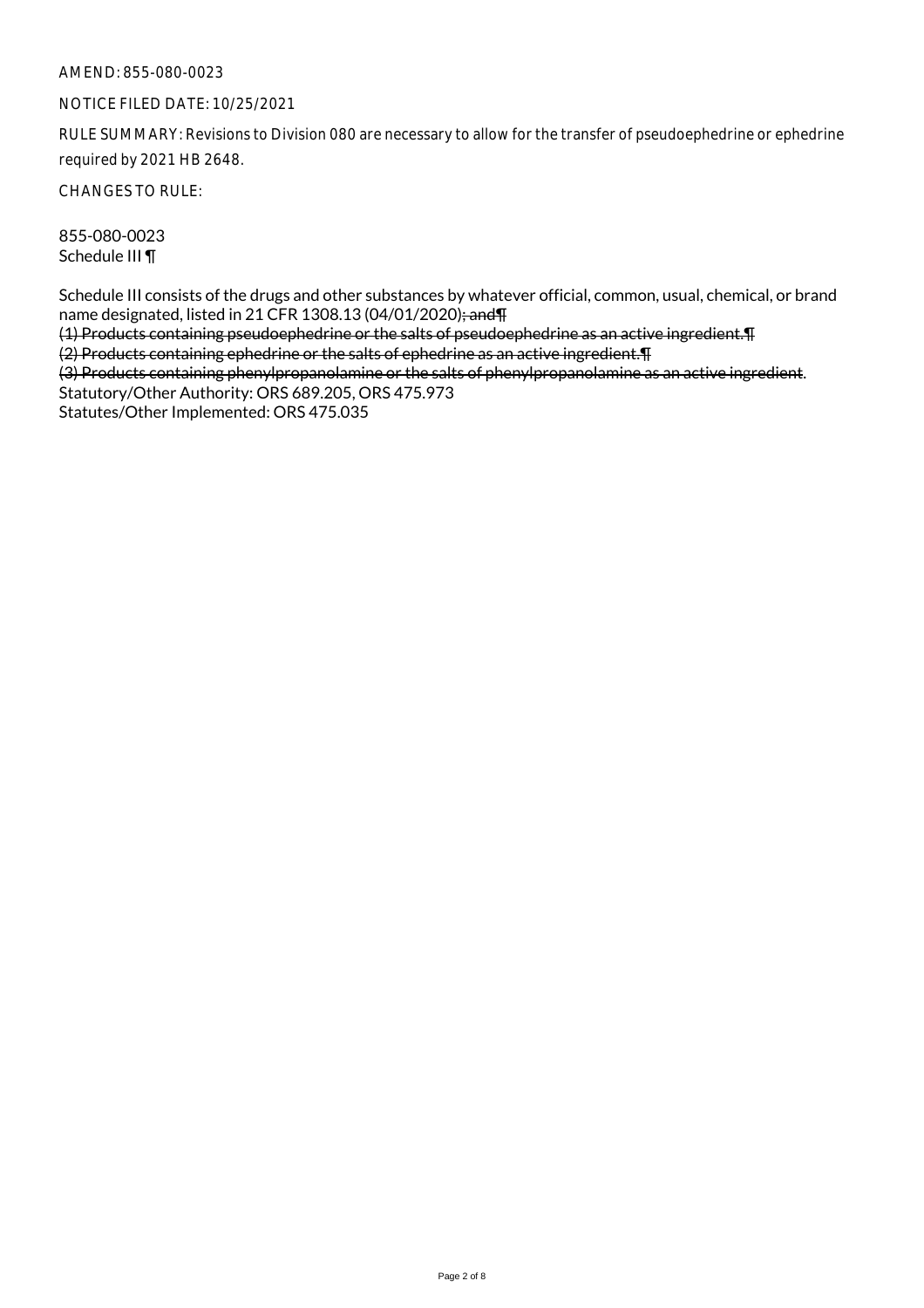#### NOTICE FILED DATE: 10/25/2021

RULE SUMMARY: Revisions to Division 080 are necessary to allow for the transfer of pseudoephedrine or ephedrine required by 2021 HB 2648.

CHANGES TO RULE:

855-080-0026 Schedule V ¶

Schedule V consists of the drugs and other substances, by whatever official, common, usual, chemical, or brand name designated, listed in 21 CFR 1308.15 (04/01/2020); and¶

(1) Products containing pseudoephedrine or the salts of pseudoephedrine as an active ingredient.¶ (2) Products containing ephedrine or the salts of ephedrine as an active ingredient.¶

(3) Products containing phenylpropanolamine or the salts of phenylpropanolamine as an active ingredient.¶

(4) In order to provide non-prescription pseudoephedrine or ephedrine to a purchaser, a pharmacy must:¶

(a) Store all pseudoephedrine and ephedrine behind the pharmacy counter in an area that is inaccessible to the public;¶

(b) Utilize an electronic system meeting the requirements under section 2 of HB 2648 (2021);¶ (c) Train individuals who are responsible for providing pseudoephedrine or ephedrine to purchasers on the requirements of the Combat Methamphetamine Epidemic Act of 2005 (Title VII of the USA PATRIOT

Improvement and Reauthorization Act of 2005, P.L. 109-177), the Combat Methamphetamine Enhancement Act of 2010, P.L. 111-268, and use of the electronic system as described in 2021 HB 2648; ¶

(d) Ensure that only a Pharmacist, Pharmacy Technician or Certified Oregon Pharmacy Technician provides pseudoephedrine or ephedrine to the purchaser after:¶

(A) Verifying that the purchaser is 18 years of age or older;¶

(B) Verifying the identity of the purchaser with valid government-issued photo identification; and¶

(C) Confirming the purchase is allowed via the electronic system; and¶

(e) Maintain an electronic log for at least three years from the date of the transaction that documents the following elements: ¶

(A) Date and time of the purchase; ¶

(B) Name, address and date of birth of the purchaser;¶

(C) Form of government-issued photo identification and the identification number used to verify the identity of the purchaser;¶

(D) Name of the government agency that issued the photo identification in (C);¶

(E) Name of product purchased;¶

(F) Quantity in grams of product purchased;  $\P$ 

(G) Name or initials of Pharmacist, Certified Oregon Pharmacy Technician or Pharmacy Technician who provides the drug; and ¶

(H) Signature of the purchaser. The signature of the purchaser may be recorded on a written log that also contains the transaction ID generated by the electronic system.¶

(5) All sales of pseudoephedrine or ephedrine are subject to the following quantity limits and restrictions:¶ (a) No more than 3.6 grams in a 24-hour period, no more than 9 grams in a 30-day period without regard to the number of transactions; and¶

(b) For non-liquids, product packaging is limited to blister packs containing no more than 2 dosage units per blister. Where blister packs are not technically feasible, the product must be packaged in unit dose packets or pouches.  $\P$ (6) Sections (4) and (5) do not apply to a pseudoephedrine or ephedrine when the drug is dispensed pursuant to a prescription.¶

(7) Pharmacies, Pharmacists, Certified Oregon Pharmacy Technicians and Pharmacy Technicians involved in the provision of pseudoephedrine or ephedrine to a purchaser must comply with the provisions of 21 CFR 1314.01 (04/01/2020), 21 CFR 1314.02 (04/01/2020), 21 CFR 1314.03 (04/01/2020), 21 CFR 1314.05 (04/01/2020), 21 CFR 1314.10 (04/01/2020), 21 CFR 1314.15 (04/01/2020), 21 CFR 1314.20 (04/01/2020), 21 CFR 1314.25, (04/01/2020); 21 CFR 1314.30 (04/01/2020), 21 CFR 1314.35 (04/01/2020), 21 CFR 1314.40 (04/01/2020), 21 CFR 1314.42 (04/01/2020), 21 CFR 1314.45 (04/01/2020); and 21 CFR 1314.50 (04/01/2020). Statutory/Other Authority: ORS 689.205, 2021 HB 2648

Statutes/Other Implemented: ORS 475.035, 2021 HB 2648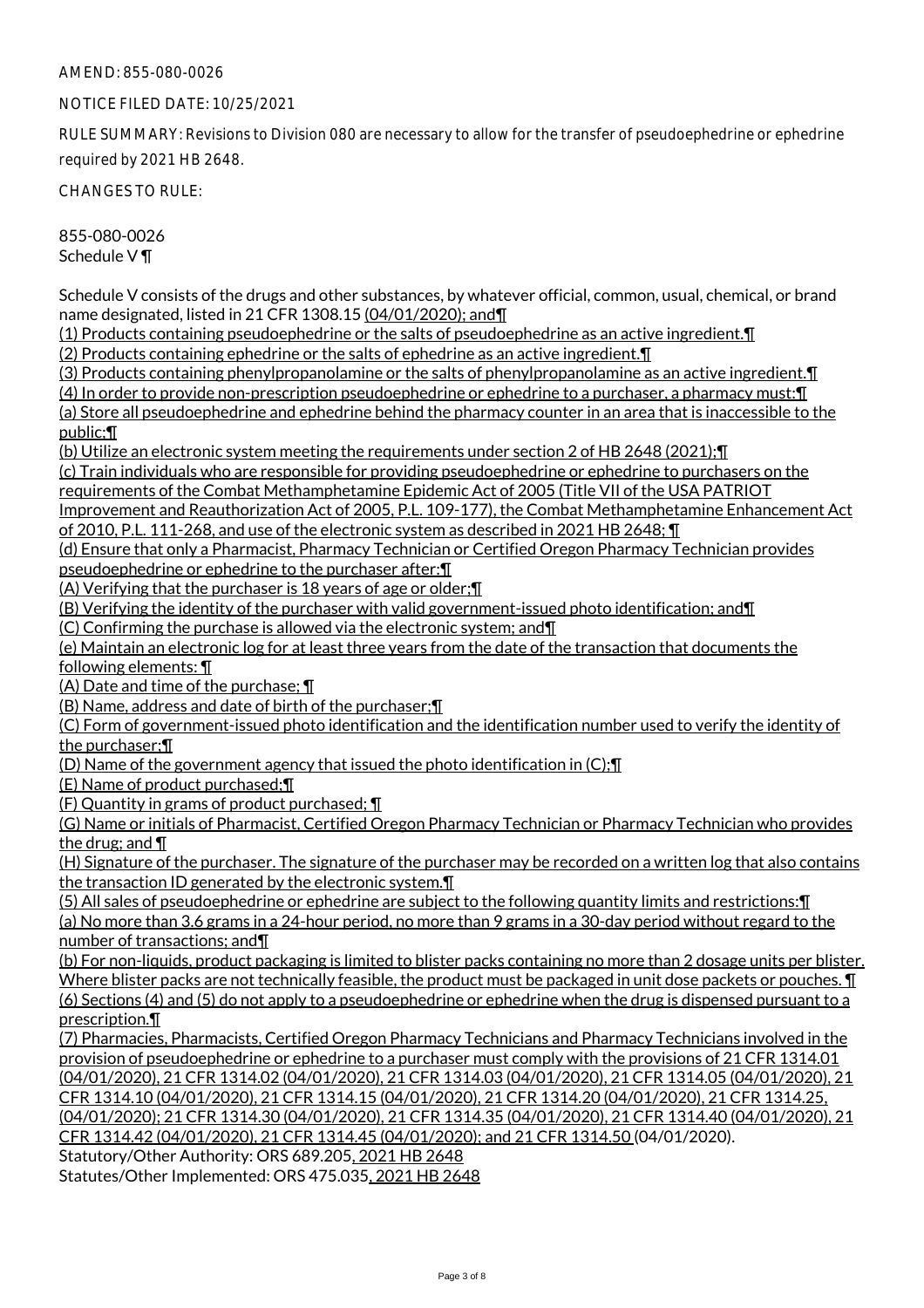#### NOTICE FILED DATE: 10/25/2021

RULE SUMMARY: Procedural rules revisions to ensure clarity, transparency and promote patient safety.

CHANGES TO RULE:

855-080-0028 Excluded or Exempted Substances ¶

Drugs and their generic equivalent(1) The board adopts the excluded substances liste found in 21 CFR 1308.22 (04/01/2020) are excluded from the schedules in OAR 855-080-0021 through 855-080-0026.¶ (2) The board adopts the exempt chemical preparations list found in 21 CFR 1308.24 (04/01/2020).¶ (3) The board adopts the exempted prescription products list in the Table of Exempted Prescription Products (06/26/2021) pursuant to 21 CFR 1308.32 (04/01/2020). Statutory/Other Authority: ORS 689.205, ORS 689.15475.035 Statutes/Other Implemented: ORS 689.155, ORS 475.035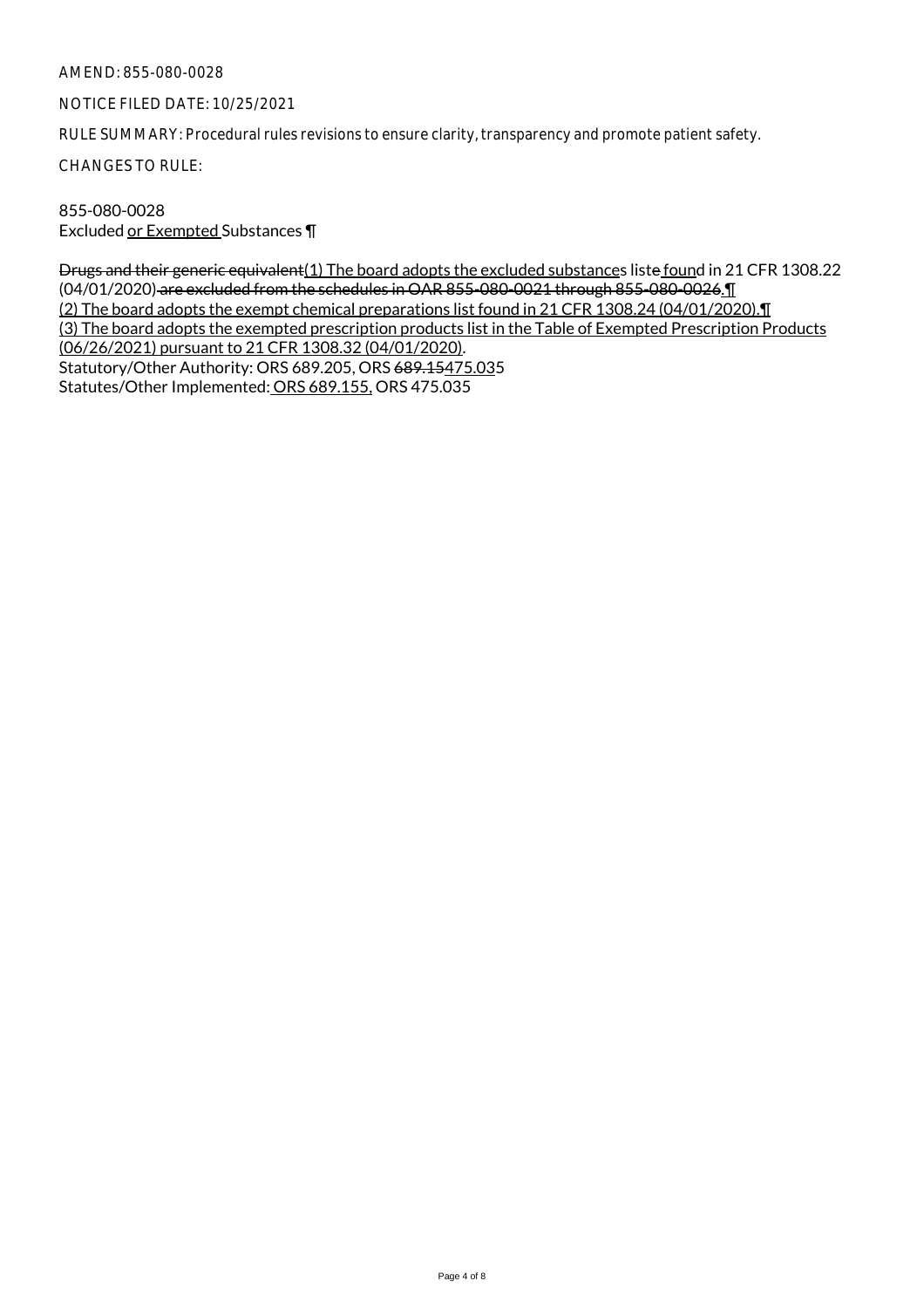#### ADOPT: 855-080-0029

#### NOTICE FILED DATE: 10/25/2021

RULE SUMMARY: Revisions to Division 080 are necessary to allow for the transfer of pseudoephedrine or ephedrine required by 2021 HB 2648.

CHANGES TO RULE:

855-080-0029

Acceptable Subpoenas for Law Enforcement Agencies to Obtain Pseudoephedrine or Ephedrine Log Information (1) "Law Enforcement Agency" includes the following:¶

(a) County sheriffs, municipal police departments, police departments established by a university under ORS 352.121 or 353.125 and state police;¶

(b) Other police officers of this state or another state, including humane special agents as defined in ORS 181A.345;¶

(c) The Oregon Department of Justice when conducting a criminal investigation;¶

(d) A tribal government as defined in ORS 181A.680 that employs authorized tribal police officers as defined in ORS 181A.680; and¶

(e) Law enforcement agencies of the federal government.¶

(2) Acceptable subpoenas for a law enforcement agency to obtain information in a pseudoephedrine or ephedrine log are subpoenas lawfully issued by:¶

(a) A grand jury under ORS 136.563;¶

(b) A district attorney under ORS 136.565;¶

(c) The Oregon Attorney General under ORS 183.073;¶

(d) A law enforcement agency of a tribal government under tribal subpoena authority; and¶

(e) A federal law enforcement agency under federal subpoena power.¶

(3) Subpoenas that meet the criteria in (2) are accepted by the Board under section 2, subsection 5 of HB 2648

(2021). The Board does not act as a decisionmaker as to a subpoena issued for pseudoephedrine or ephedrine logs under this rule. The Board is not a party to a subpoena for information contained in a pseudoephedrine or

ephedrine log under this rule.

Statutory/Other Authority: ORS 689.205, 2021 HB 2648 Statutes/Other Implemented: 2021 HB 2648, ORS 475.035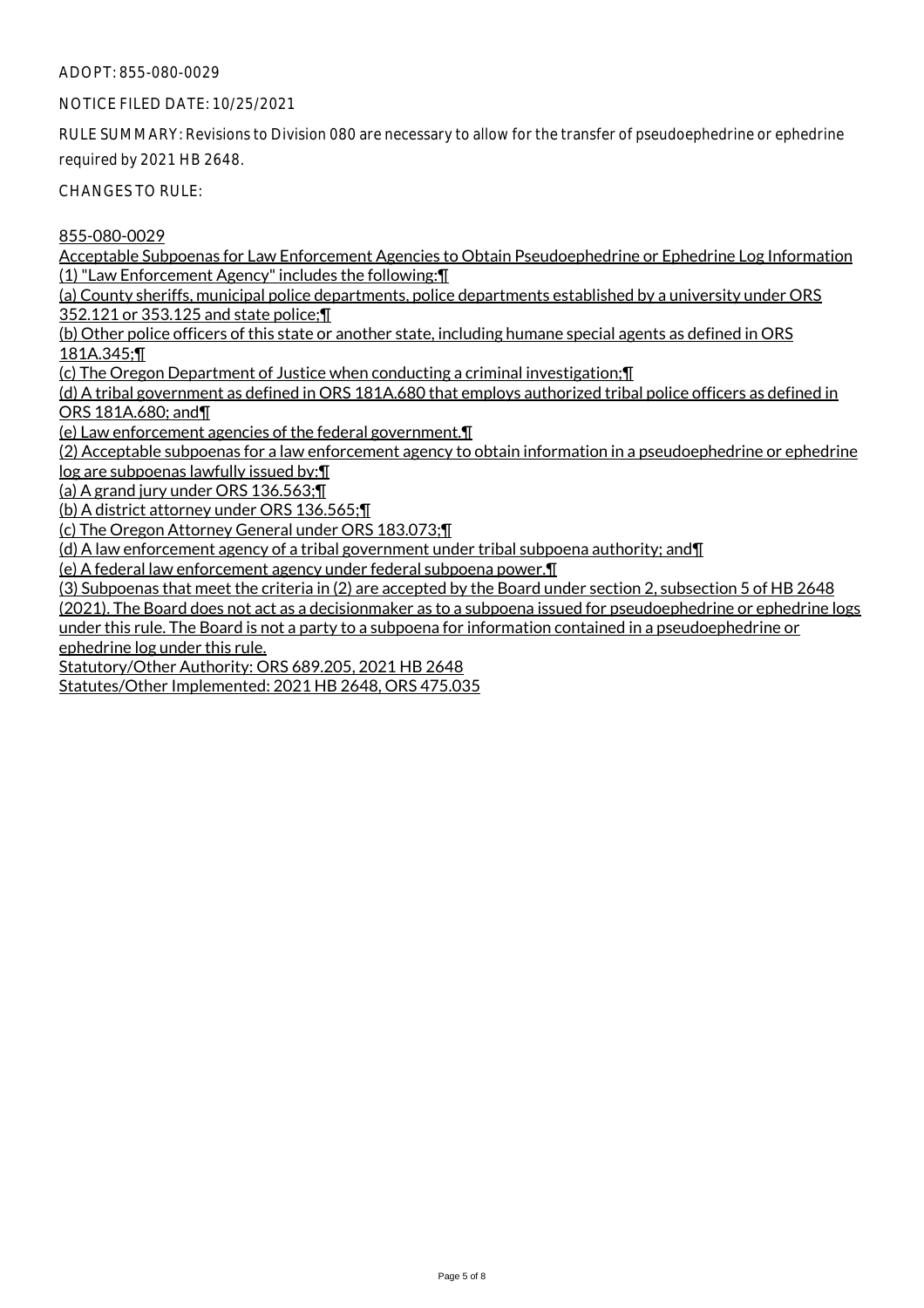#### NOTICE FILED DATE: 10/25/2021

RULE SUMMARY: Procedural rules revisions to ensure clarity, transparency and promote patient safety.

CHANGES TO RULE:

855-080-0031 Registration Requirements ¶

(1) Every person who manufactures, delivers or dispenses any controlled substance within this state or who proposes to engage in the manufacture, delivery or dispensing of any controlled substance within this state must obtain a controlled substance registration annually issued by the State Board of Pharmacy.¶ (2) The board adopts the exceptions to registration for distribution by dispenser to another practitioner pursuant to 21 CFR 1307.11 (04/01/2020).¶ (3) The board adopts the exceptions to registration for the incidental manufacture of controlled substances pursuant to 21 CFR 1307.13 (04/01/2020). Statutory/Other Authority: ORS 689.155, ORS 689.205 Statutes/Other Implemented: ORS 475.125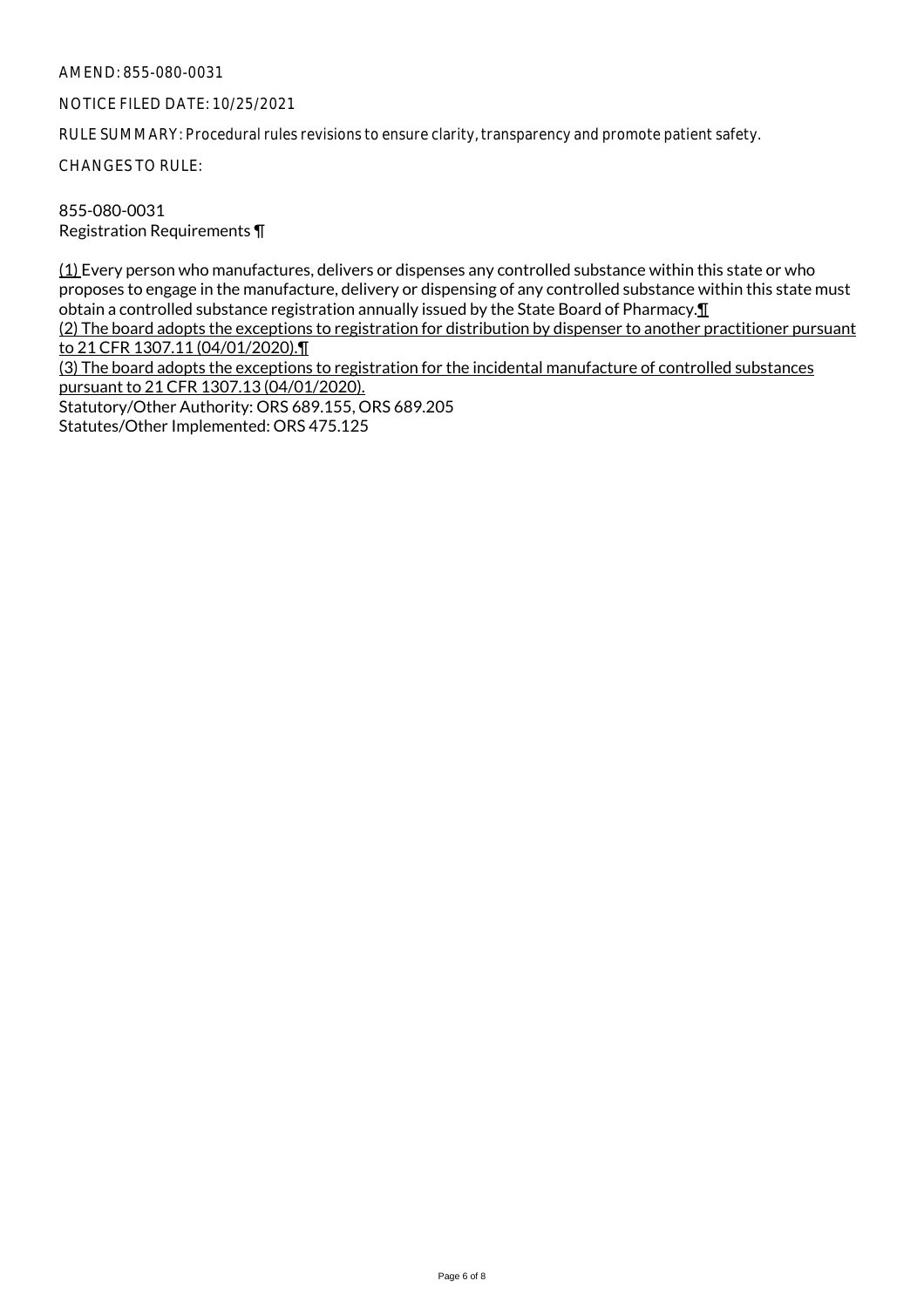#### REPEAL: 855-080-0080

#### NOTICE FILED DATE: 10/25/2021

RULE SUMMARY: Procedural rules revisions to ensure clarity, transparency and promote patient safety.

CHANGES TO RULE:

855-080-0080 Special Exceptions ¶

The board adopts the exceptions to registration found in 21 CFR 1307.11 (04/01/2020) and 21 CFR 1307.13 (04/01/2020). Statutory/Other Authority: ORS 689.205 Statutes/Other Implemented: ORS 475.035